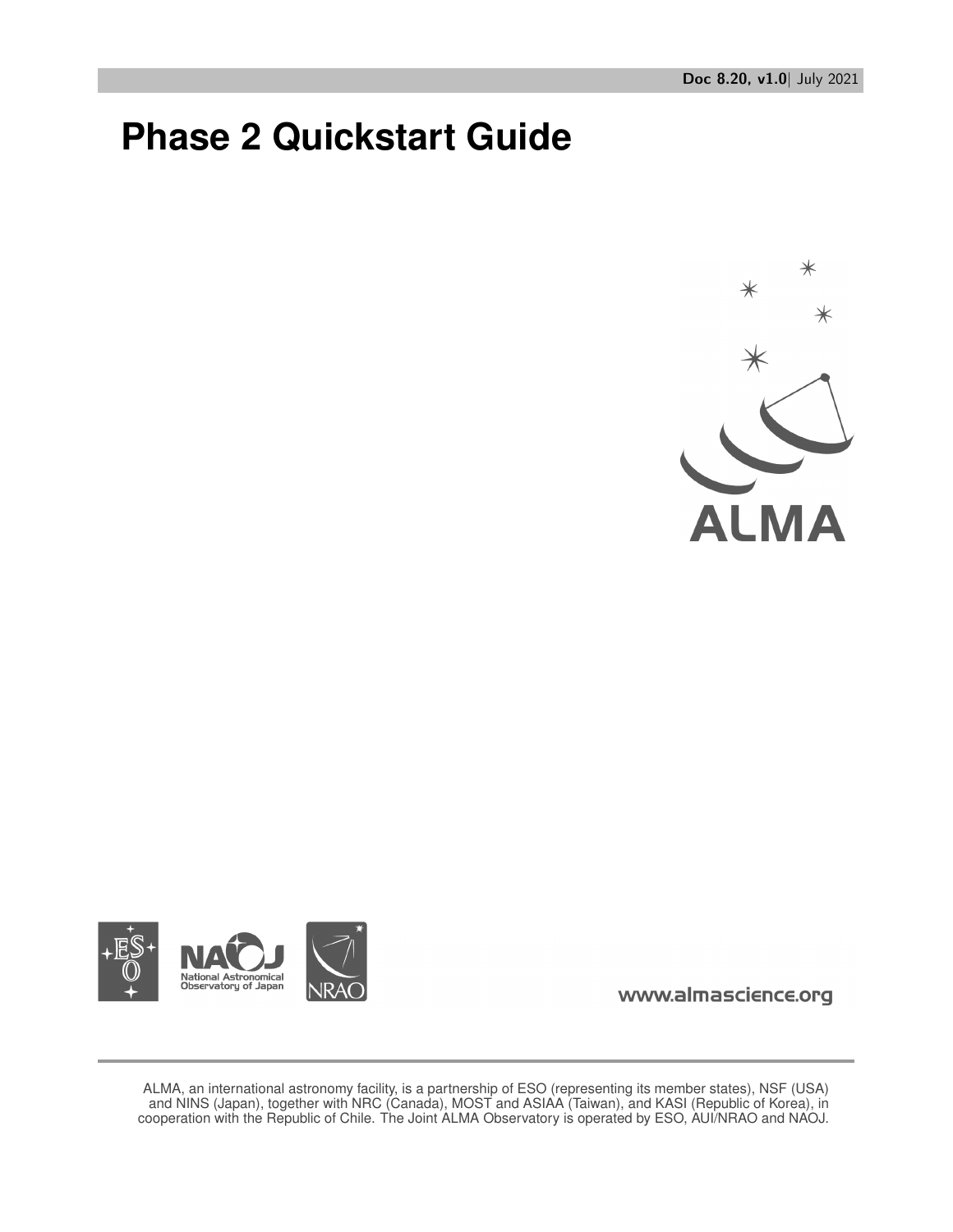## **User Support:**

For further information or to comment on this document, please contact your regional Helpdesk through the ALMA User Portal at **www.almascience.org**. Helpdesk tickets will be directed to the appropriate ALMA Regional Center at ESO, NAOJ or NRAO.

# **Revision History:**

| Version                      | Date                            | <b>Editors</b>                           |
|------------------------------|---------------------------------|------------------------------------------|
|                              |                                 | Suzanna Randall                          |
| 1 (Cycle 4)<br>$1$ (Cycle 5) | August 2016<br><b>July 2017</b> | Suzanna Randall, Evanthia Hatziminaoglou |
| 1 (Cycle $6$ )               | <b>July 2018</b>                | Evanthia Hatziminaoglou                  |
| 1 (Cycle $7$ )               | <b>July 2019</b>                | Evanthia Hatziminaoglou                  |
| 1 (Cycle 8 2021)             | <b>July 2021</b>                | Anna Miotello                            |

## **Contributors**

Hugo Messias, Harvey Liszt, Richard Simon, Gerald Schieven, Akiko Kawamura, Eelco Van Kampen, Loreto Barcos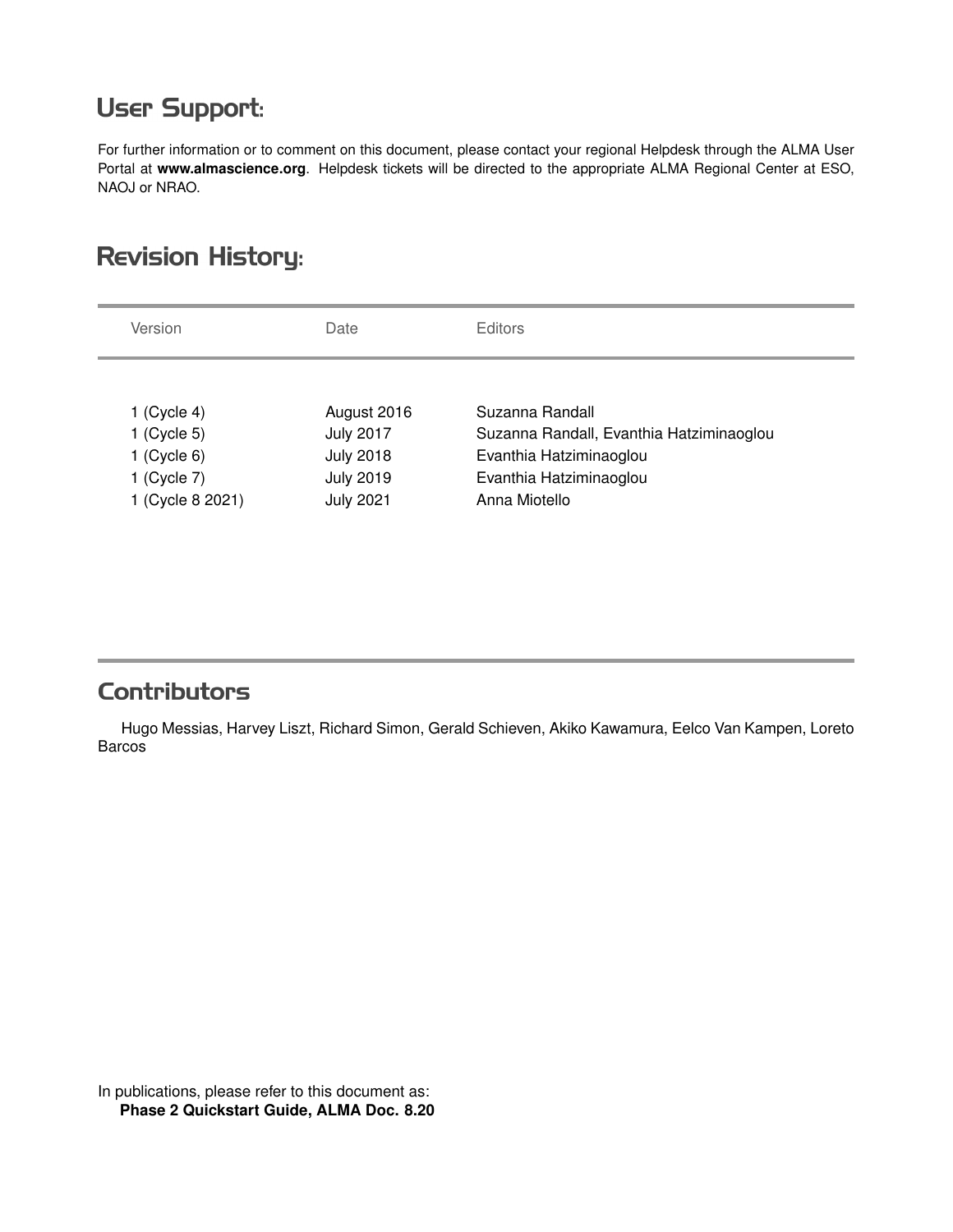### 1 Scope

This document is intended to describe to you - as the PI of an approved ALMA observing proposal - the process of Phase 2. From Cycle 8 2021 onwards, unlike in previous cycles, PIs are not required to submit Phase 2 Science Goals (see [ALMA Users' Policies](https://almascience.eso.org/documents-and-tools/latest/documents-and-tools/cycle8/alma-user-policies) for further details). Approved projects are assigned an ALMA Contact Scientist (CS) at the associated ARC or ARC node and a project Helpdesk ticket is opened on behalf of the PI for communication with the CS and others. Necessary minor changes may be requested through this Helpdesk ticket and will be implemented as long as they do not impact the science scope or increase the total execution time. Any significant change may only be made after the approval of a PI-initiated change request through the Helpdesk. The CS can assist the PI with any questions during Phase 2.

ALMA staff will generate the Scheduling Blocks (SBs) and, in case of problems, will contact the CS and the PI. If no problems are found, the project will be submitted to the ALMA observing queue to await execution at the telescope. PIs may track the status of their SBs through the Snooping Project Interface [\(SnooPI\)](https://almascience.eso.org/observing/snoopi), accessible from the ALMA Science Portal.

Specific instruction on projects with observing modes that require special consideration are reported below.

## 2 Observing modes that require special consideration

- Projects containing **Total Power (TP, single dish)** observations: all Total Power single dish observations require an OFF position that should correspond to a region in the sky where no emission is expected at the frequency of observation down to the sensitivity requested. In Cycle 8 2021, ALMA staff will select TP OFF positions, and take into account any OFF positions possibly suggested by the PIs in Phase 1 (in the submitted proposal). PIs may be contacted and asked for suggestions, if the OFF position selected by ALMA staff is found to be contaminated.
- Projects containing time constraints: please check the time constraints specified at Phase 1 very carefully, and if applicable contact your Contact Scientist to add further possible time slots or supplementary information. Only time constraints specified in the relevant fields in the OT will be considered by default; any additional scheduling information (including anything mentioned in the scientific or technical justification of your proposal) needs to be brought to the attention of your Contact Scientist during the Phase 2 process.
- Science Goals that use the narrowest spectral windows offered, and/or have expected lines very close to the spectral window edge. Due to technical restrictions on the exact placement of the spectral windows, the desired (i.e. that specified in the Science Goal) and the actual spectral window frequency observed may differ by up to ∼ 20 MHz. If you are hoping to observe spectral lines within a few tens of MHz of the spectral window edge, please contact your Contact Scientist for help.
- **VLBI** projects: these projects follow the normal workflow. They will be assigned to a VLBI expert, and you will be contacted if any further action is required from your side after SB submission. For any scheduling constraint or request, please contact first the GMVA or EHT schedulers.
- Projects that contain **Solar observations**: these projects follow the normal workflow, however the SBs are submitted with the understanding that the ephemeris provided is preliminary and will be updated shortly before the Solar campaign. If you are the PI of an accepted project containing Solar observations you will be contacted at least 24 hours in advance of the proposed observation with instructions on how to provide the final ephemeris files. PIs of observations with ephemeris targets other than the Sun are responsible for providing a valid target ephemeris file during the Phase 2 process contacting their Contact Scientists and any updates during the Cycle if necessary.
- ToO (target of opportunity) projects: ToO projects follow the normal workflow. The triggering of observations will be done via the Helpdesk by the PI or a selected delegee (feel free to ask your Contact Scientist for help).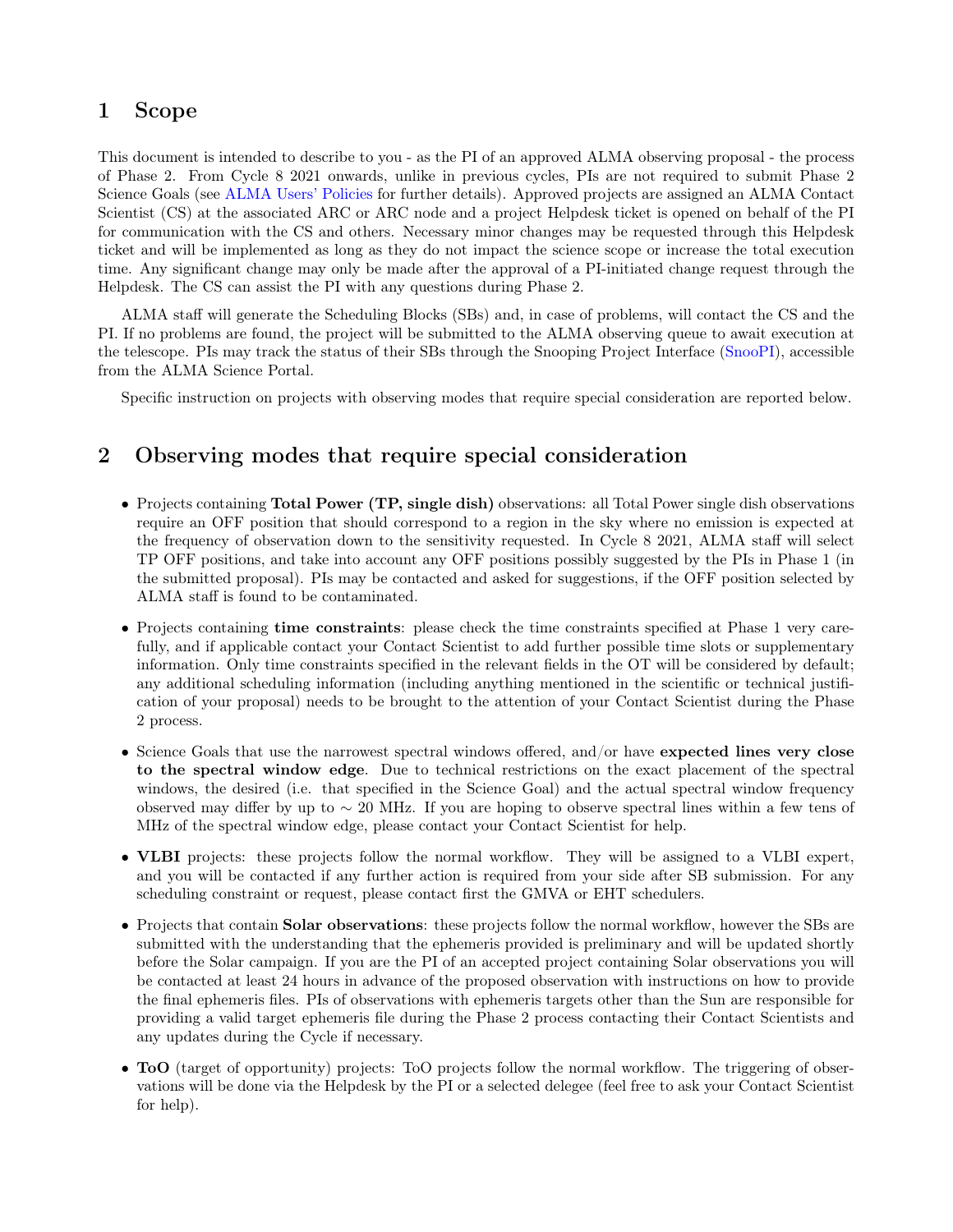- Re-submissions: ALMA will check all approved Cycle 8 2021 projects against approved (ABC rank) Cycle 7 projects (as well as carry-overs from previous cycles) and identify any SBs that are re-submissions. If the Cycle 7 SB has already been started (if at least one Execution Block has passed QA0), the observations from the previous cycle will normally be carried over to Cycle 8 2021 and the corresponding re-submitted Cycle 8 2021 SB will be cancelled. If the Cycle 7 SB observations have not yet been started the Cycle 8 2021 observations will proceed as normal. As a PI you should normally not need to worry about this in Phase 2. Your CS will contact you after the Phase 2 deadline if any clarifications are needed.
- Projects with **astrometric requirements** beyond those advertised in the Call for Proposals: make sure to contact your CS to discuss the possibility of implementing calibration strategies beyond the standard calibration offered by ALMA.

#### 3 Change requests

PIs of proposals assigned a grade of A, B, or C may request changes to their projects subject to the ALMA Change Request policies described in the Users? Policies. Minor changes can usually be made during the Phase 2 process. Major changes are allowed only if additional information that may seriously affect the scientific case of the project has become available since the time of submission, when there is a demonstrable mistake, or when there is the potential for interesting scientific optimisation. If you require any edits to the Science Goals, you should first get in touch with your Contact Scientist via the project Helpdesk ticket. Your Contact Scientist will advise you on whether or not to submit an official CR ticket to the Helpdesk. If a CR is submitted and, subsequently, approved by the ALMA Director, an ALMA staff member will make the necessary edits and update the Phase 2 Science Goals for you. You will be informed by your Contact Scientist once the new Science Goals are ready to be reviewed. You will need to approve such projects via the Helpdesk before they can be added to the observing queue.